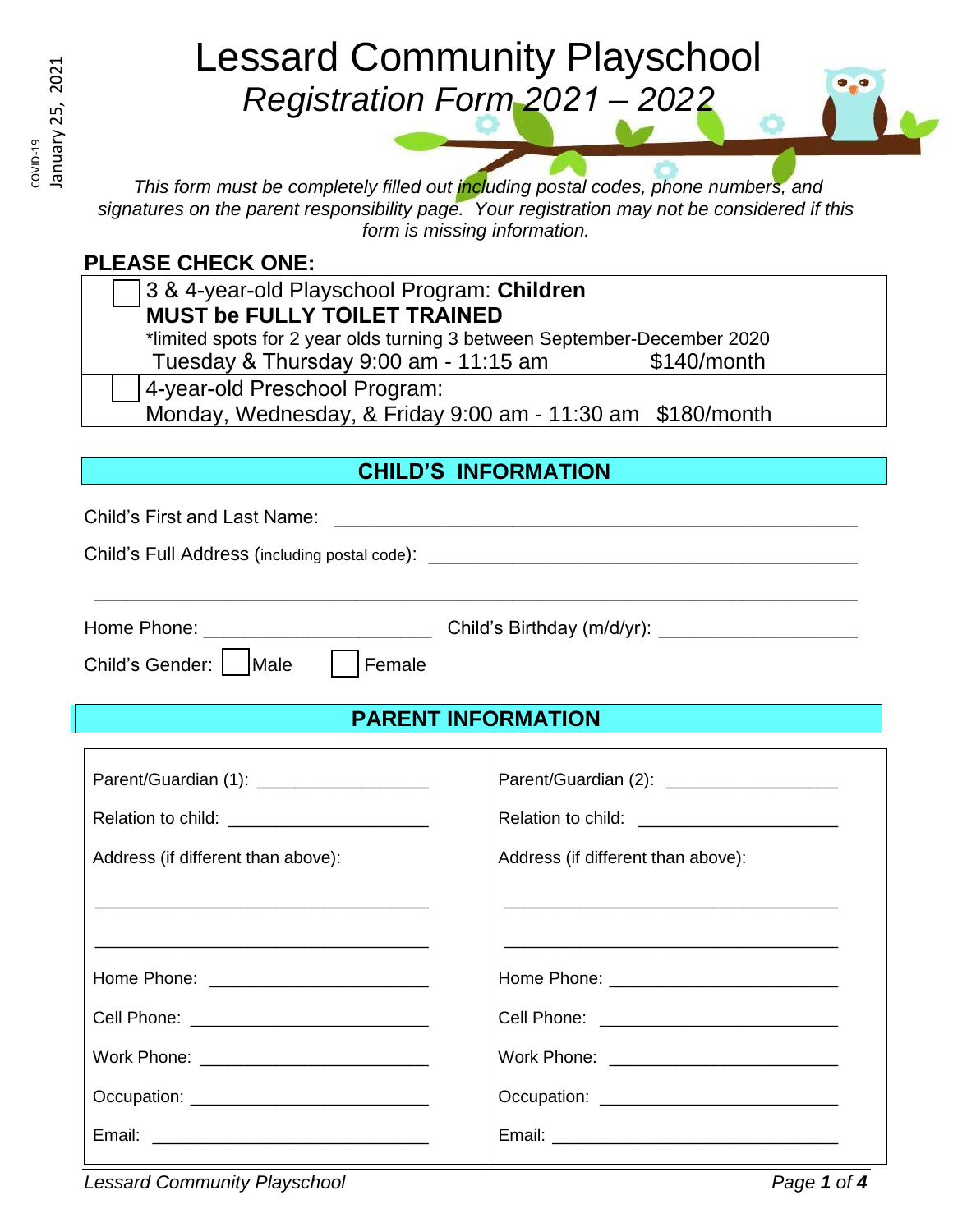#### **CHILD'S MEDICAL INFORMATION**

| Family Doctor: <u>_____________________________</u>                              | Doctor's Phone: Note that the state of the state of the state of the state of the state of the state of the state of the state of the state of the state of the state of the state of the state of the state of the state of t |
|----------------------------------------------------------------------------------|--------------------------------------------------------------------------------------------------------------------------------------------------------------------------------------------------------------------------------|
| Alberta Health Care Number:                                                      |                                                                                                                                                                                                                                |
| Are your child's immunizations up-to-date?                                       | Yes<br>N <sub>o</sub>                                                                                                                                                                                                          |
| Does your child need/use an inhaler?                                             | No *Medical Form Required<br>Yes*                                                                                                                                                                                              |
| Does your child need/use an epi-pen?                                             | Yes*<br>No *Medical Form Required                                                                                                                                                                                              |
| Please list food or drug allergies (if no food or drug allergies indicate none): |                                                                                                                                                                                                                                |
|                                                                                  |                                                                                                                                                                                                                                |
|                                                                                  |                                                                                                                                                                                                                                |
|                                                                                  |                                                                                                                                                                                                                                |
| Please list any food restrictions (if no food restrictions indicate none):       |                                                                                                                                                                                                                                |

#### **EMERGENCY CONTACT INFORMATION**

\_\_\_\_\_\_\_\_\_\_\_\_\_\_\_\_\_\_\_\_\_\_\_\_\_\_\_\_\_\_\_\_\_\_\_\_\_\_\_\_\_\_\_\_\_\_\_\_\_\_\_\_\_\_\_\_\_\_\_\_\_\_\_\_\_\_\_\_\_\_\_\_\_

\_\_\_\_\_\_\_\_\_\_\_\_\_\_\_\_\_\_\_\_\_\_\_\_\_\_\_\_\_\_\_\_\_\_\_\_\_\_\_\_\_\_\_\_\_\_\_\_\_\_\_\_\_\_\_\_\_\_\_\_\_\_\_\_\_\_\_\_\_\_\_\_\_

We require **two (2) emergency contacts** within the greater Edmonton area that are NOT the parents/guardians of the child. Please ensure all information is completed below: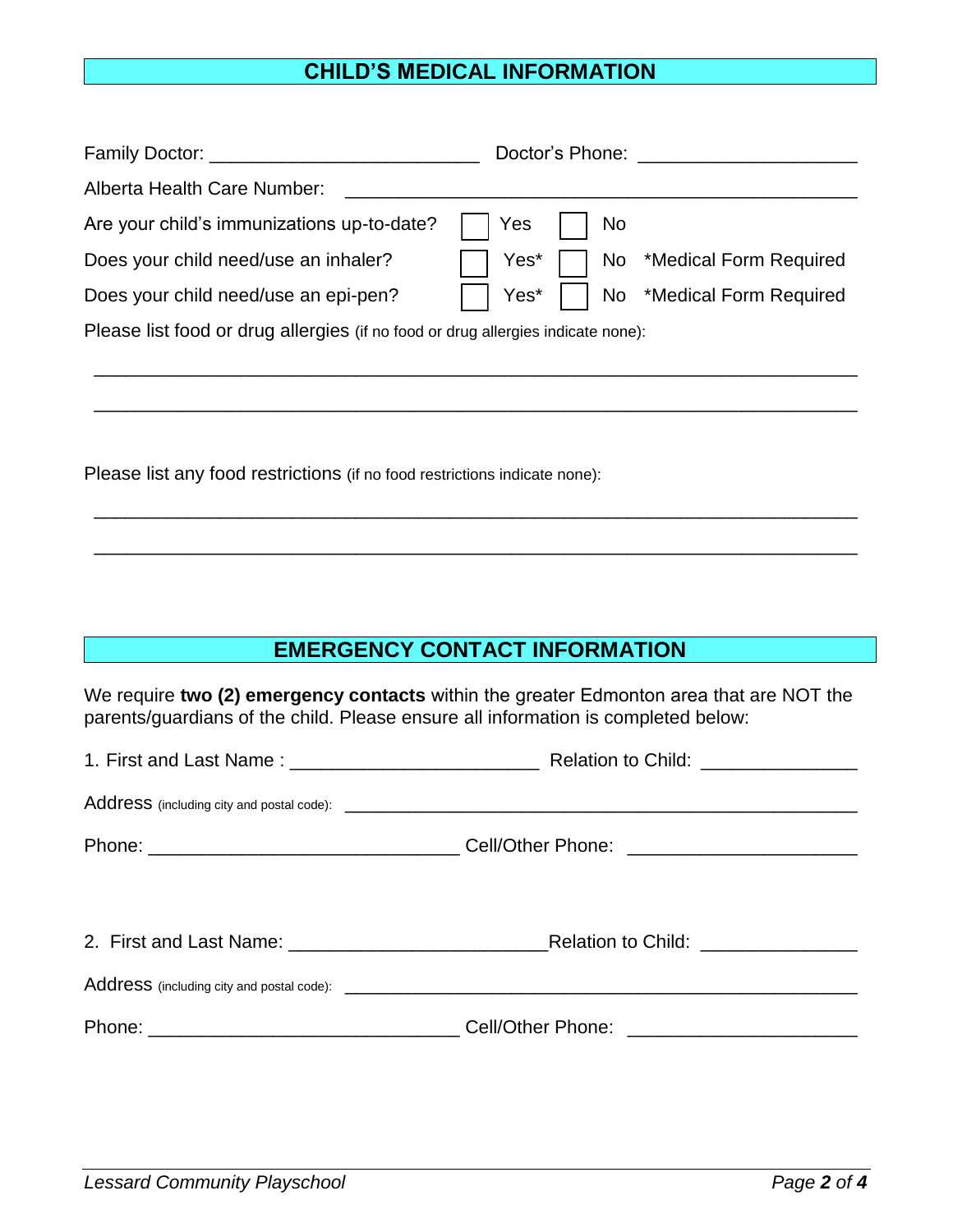#### **AUTHORIZED INDIVIDUALS**

If there is anyone other than the parents/guardians picking up or dropping off your child, please list them below. Emergency contacts are not authorized to pick up your child, they must be listed below to do so. You can add to this list throughout the year, but please remember that we can only release your child to those listed below:

| UNAUTHORIZED INDIVIDUALS                                                               |           |  |  |  |
|----------------------------------------------------------------------------------------|-----------|--|--|--|
| Is there anyone NOT allowed to pick up your child e.g. restraining order?<br>Yes<br>No |           |  |  |  |
| If yes, please provide court documents clearly identifying the individual.             |           |  |  |  |
| Court documents received and copied?                                                   | Yes<br>No |  |  |  |

#### **GENERAL INFORMATION**

Are there any behaviors that you are concerned about or would like to help your child overcome?

Does your child have any fears or special needs?